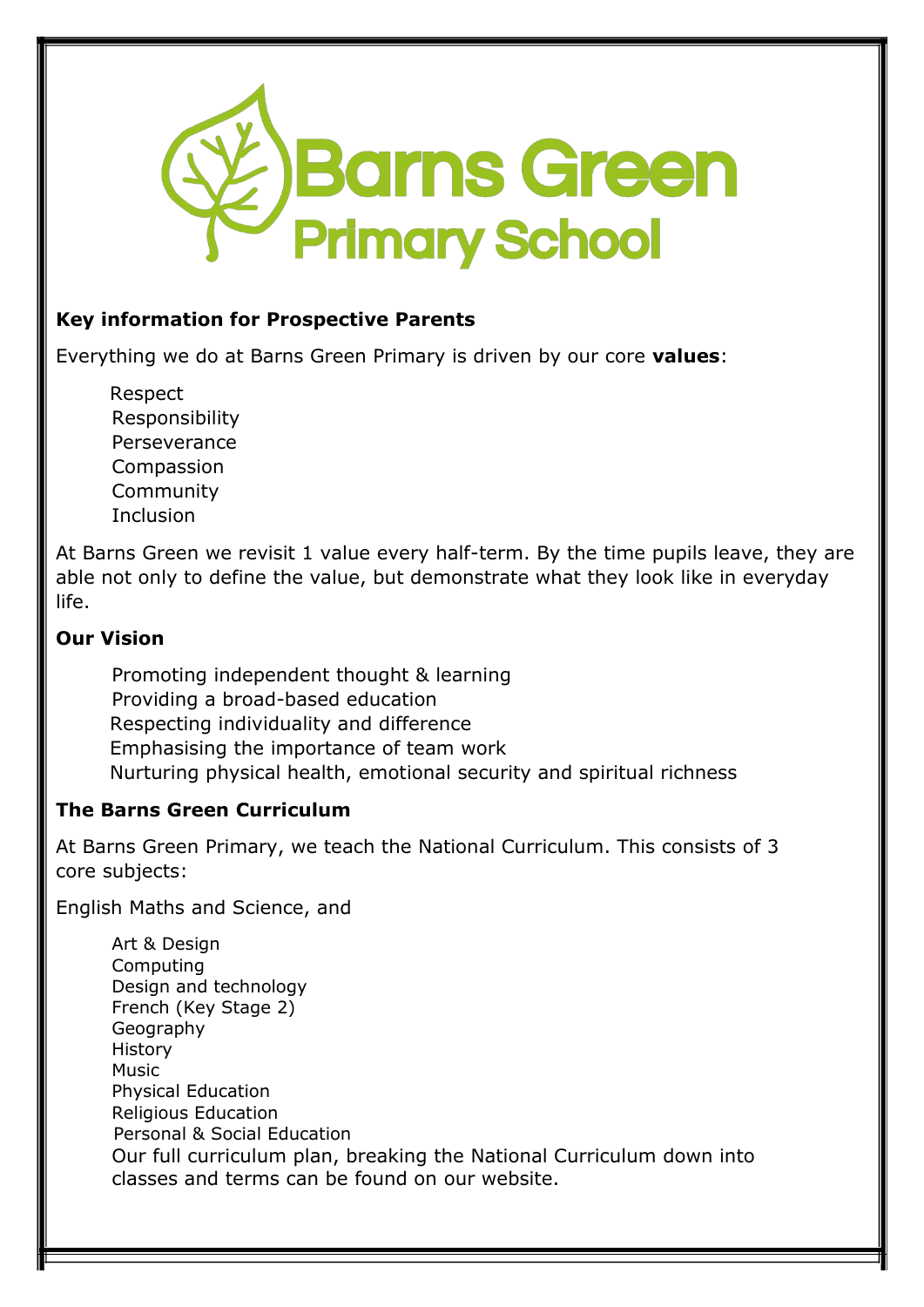## **School organisation – the national picture**

Your child will currently be working through the **Early Years Foundation Stage** (EYFS). Their first year in Primary school (Reception) is also spent on the EYFS. At the start of Year 1, they will be ready to move onto the **National Curriculum**. This is split into 4 Key Stages. So we have:

EYFS (Reception) Key Stage 1 (Year 1 & 2) Key Stage 2 (Year 3-6)

All of the above are taught at Primary School. At the end of Year 6, your child will move to Secondary School:

Key Stage 3 (Year 7-9) Key Stage 4 (Year 10 & 11).

At the end of Year 11, pupil sit their GCSEs.

# **School organisation – Barns Green Primary**

So, with 7 school years (Reception and Years 1-6), how do they fit into 5 classes?

- Dormouse Class Reception & Year 1 (currently 27 children)
- Hedgehog Class Year 1 & Year 2 (currently 29 children)
- Squirrel Class Year 3 & Year 4 (currently 30 children)
- Otter Class Year 4 & Year 5 (currently 30 children)
- Fox Class Year 6 (currently 19 children)

# **How do you decide which child goes where when a year group is split?**

This is down to the professional judgements of the class teachers. Our aim is to create balanced classes, with balances of gender, prior attainment, & friendship groups. We do **not** split year groups along age or ability lines.

### **How does 2 year groups in a class work?**

This is difficult to summarise in a few lines!

The National Curriculum is not split into year groups. Instead it provides us with our end of Key Stage goals. Each child will have a different starting point for this journey, and the journey is led by the teachers. Teaching for wide ability ranges within a classroom is part of everyday teaching experience. A (fairly-old now) piece of research one found that, even in a single-age class, the gap between the highest and lowest achiever is approximately 7 chronological years.

A longer explanation can be found [here.](https://www.barnsgreen.org.uk/wp-content/uploads/2020/10/mixed-age-classes.pdf)